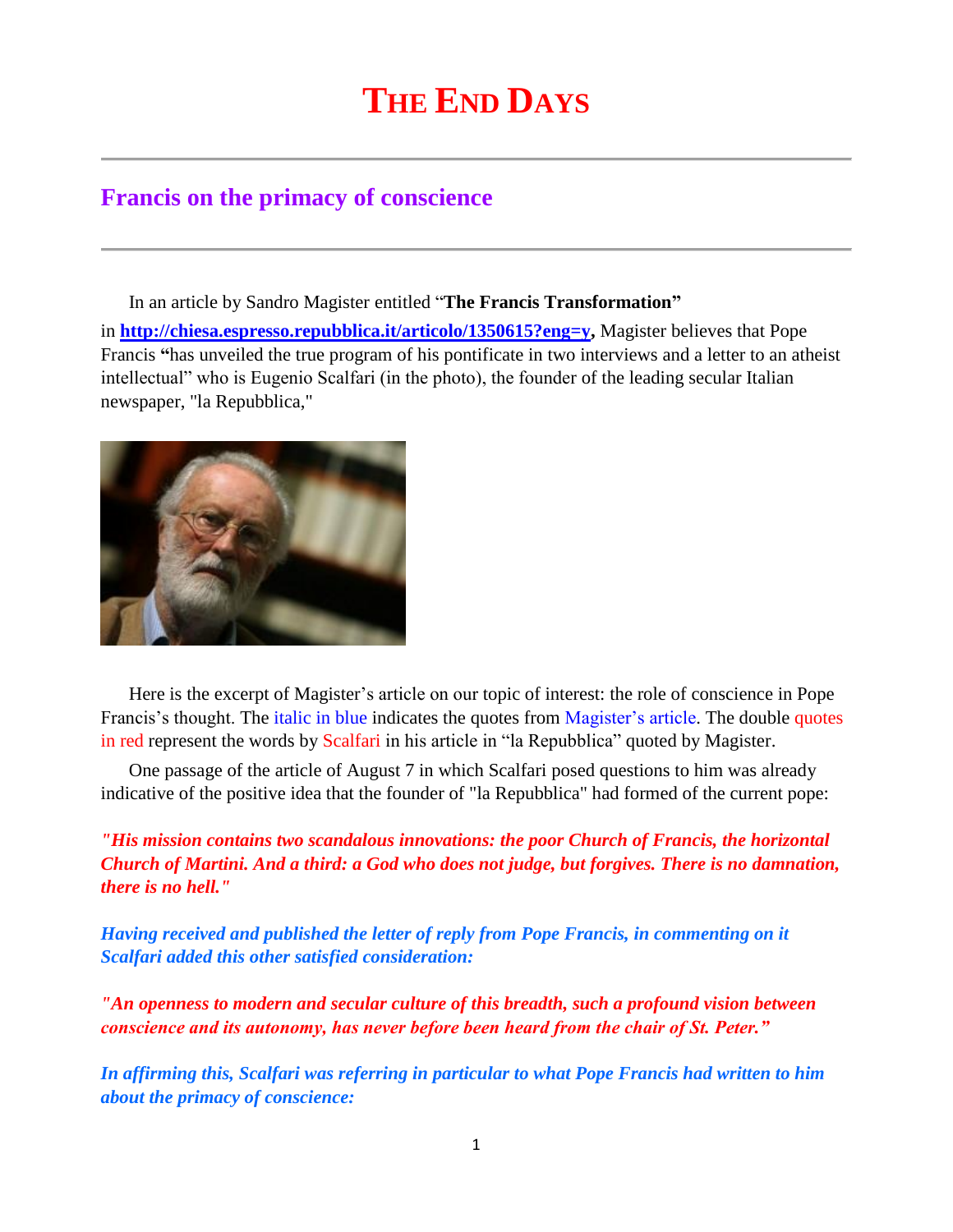*"The question lies in obeying one's conscience. Sin, even for one who does not have the faith, is present when one goes against conscience. Listening to and obeying it means, in fact, deciding in the face of that which is perceived as good or evil. And on this decision hinges the goodness or wickedness of our actions."*

*Francis had not added anything else. And some observant readers wondered how such a subjective definition of conscience, in which the individual appears as the sole criterion of the decision, could be reconciled with the idea of conscience as the journey of man toward the truth, an idea developed by centuries of theological reflection, from Augustine to Newman, and forcefully reiterated by Benedict XVI.*

*But in the subsequent conversation with Scalfari, Pope Francis was even more drastic in reducing conscience to a subjective act:*

*"Each one of us has his own vision of good and evil and must choose to follow the good and to fight the evil as he understands them. This would be enough to change the world."*

*It is not surprising, therefore, that the Enlightenment-style atheist Scalfari should have written that he "perfectly shares" these words of Bergoglio (Pope Francis, note by me) on conscience.*

Reading the above, it is clear that, for Francis, each of us can decide what is good or evil based on our conscience. In other words, each one of us is his/her own god who can determine what is good or evil. Conscience of a pervert may decide that homosexuality is good. Conscience of a murderer may decide that abortion is good. That is why in responding to question on homosexual priests, Francis replied that who is he that can judge. Nobody can judge others as everyone is his/her own god. Even Francis himself thinks that God is so merciful that he does not judge, only forgives; hence there is no damnation, no hell (see above).

Let's us go deeper in analyzing the process of judgment in our conscience.

Conscience is the judgment of the mind about the truth of moral matters. There are three stages of a conscience's judgment. The first stage is an act of the mind to look, to see, and to know. The mind looks at what the senses show for us to see what it is, say a terrorist act that kills many innocent people. It looks and simply knows. This is the first insight. It is simple knowledge. That's how God "writes" upon our minds the truth of His Law. Hebrews 8:10. "For this is the testament which I will make to the house of Israel after those days, saith the Lord: I will give my laws into their mind: and in their heart will I write them. And I will be their God: and they shall be my people."

Hebrews 10:16. "And this is the testament which  $I$  will make unto them after those days, saith the Lord. I will give my laws in their hearts and on their minds will I write them."

What God writes on our mind is a "voice" within us that cannot be lied to: God made our minds to function the way they do so that we would know the truth immediately without external assistance (education, tradition, customs, etc.) In our example, the voice would say that it is an act involving killing innocent people contrary to natural law.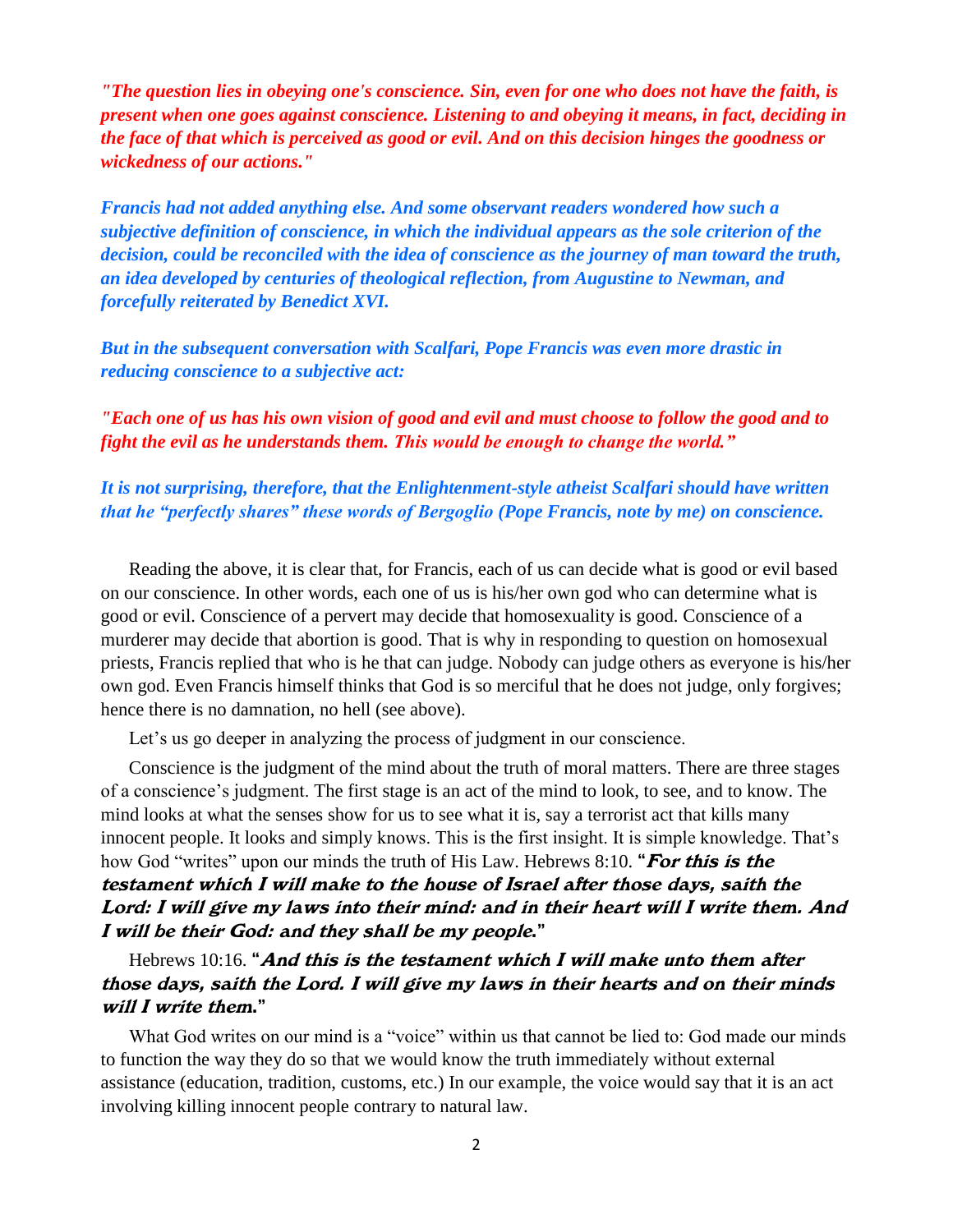The second stage of the conscience process of judgment is our evaluation of the object, in our example the terrorist act, through analysis, justification, ideas, and opinions. Through formal education (teaching, books, example from others, etc.), we have in our minds preformed moral principles that are pre-accepted by us as true. Our minds use the preformed moral principle to evaluate the act and judge this evaluation. If we have been taught that killing an infidel is a good act, then we would evaluate the terrorist act as not evil, but in fact good.

The third stage involves our judgment about our evaluation of the act. Since in our example we evaluate that a terrorist act is good according to our preformed moral principle, our judgment then is: we are right about our evaluation that it is not an evil act. However, this judgment will go against the "voice". Thus our conscience will bother us until we acknowledge the truth that it is an evil act. If we keep insisting that a terrorist act is good, then we have what St Paul calls an evil conscience. Hebrews 10:22. "Let us draw near with a true heart, in fullness of faith, having our hearts sprinkled from an evil conscience and our bodies washed with clean water."

In order to obtain an objectively accurate conscience (i.e. a conscience in conformity with objective truth – what we call God's Law or Natural Law) we have to learn correct moral principle from the Catholic Church. Otherwise, due to incorrect formation of conscience, a person may have an incorrect or erroneous conscience. For example, a person might think that he is in the right religion to please God, when in fact he is not.

Besides education or desire to know the objective truth, our own behavior influences our conscience. You have to be good in order to know the truth. Our Lord said in John 8:31: "Then Jesus said to those Jews who believed him: If you continue in my word, you shall be my disciples indeed. 8:32. "And you shall know the truth: and the truth shall *make you free.*" To continue in Jesus's words is to keep His words, to obey His commandments. If one keeps Christ's commandments, one would know the truth and the truth would make us free from slavery to sins. Thus our conscience would be clear.

## Romans 1:28. "And as they liked not to have God in their knowledge, God delivered them up to a reprobate sense, to do those things which are not convenient."

The sin of the sinner creates darkness in his understanding of the truth, giving him a twisted moral view of his actions that does not properly reveal the depravity of his actions. The sin placates the prick of conscience, making the conscience hard or callous. His repeated sinning will not bother him anymore. Thus a hardened (reprobate) sinner loses the ability to know whether an action is (1) a sin, and (2) how serious that sin is. In a recent message to Maria Divine Mercy, Our Lord said that darkness of sin would prevent the sinner from seeing the truth.

In light of the above analysis, Francis's words: "*Each one of us has his own vision of good and evil and must choose to follow the good and to fight the evil as he understands them"* appear to allow the incorrect conscience or evil conscience based on one's vision of good and evil to override any moral objections. What if a person understands an act wrongly and consider it good although by God's Law it is evil? It means a person can call good evil and evil, good. Coupled with his idea that God does not judge, man becomes god and man's conscience becomes absolute primacy that is not subject to anyone's judgment. But this is an error. Conscience will be subject to God's judgment as shown by St Paul below.